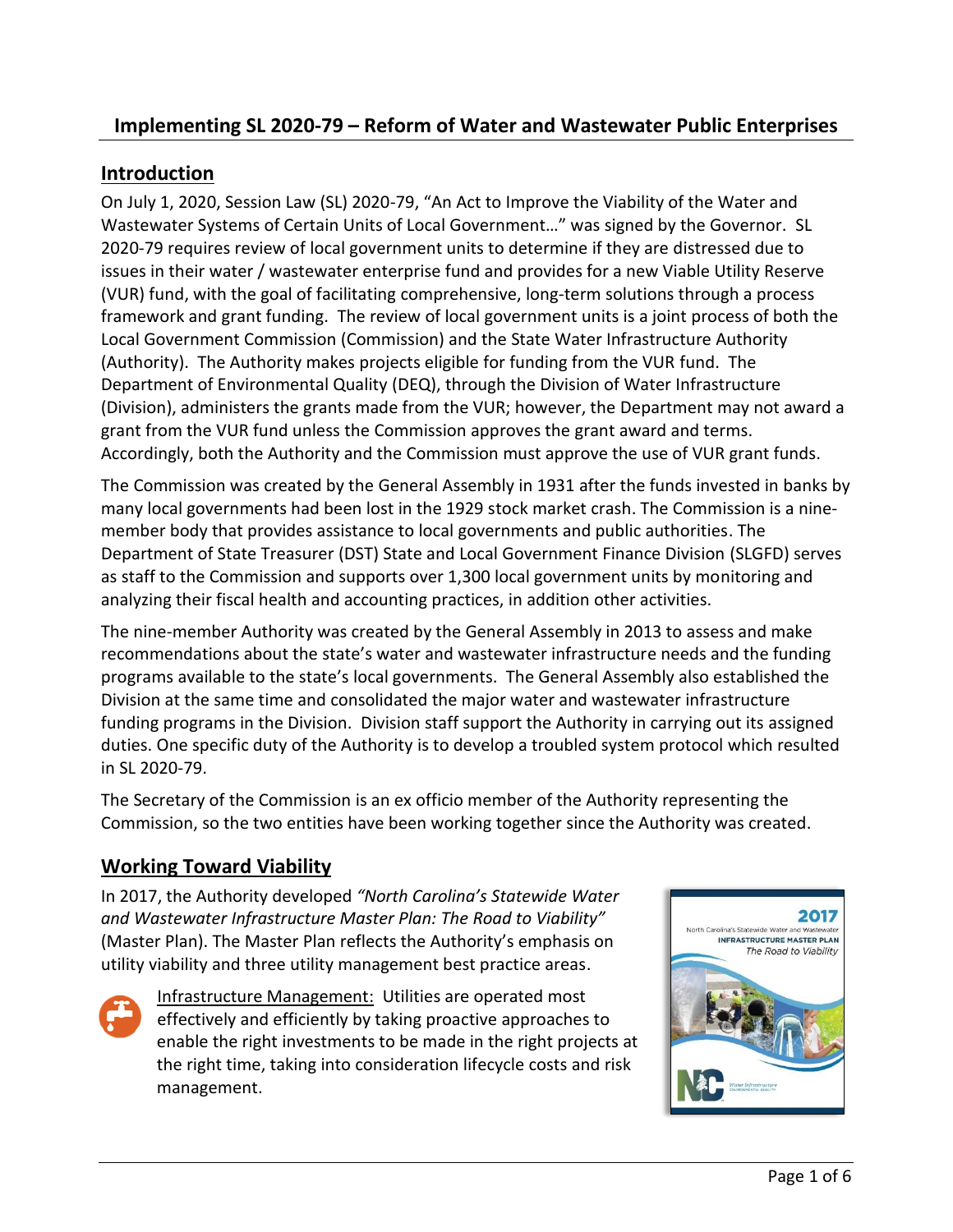

Organizational Management: Elected officials or utility boards that understand the longterm nature of water infrastructure and establish rates to support the financial needs are critical for viable utilities. In addition, utilities must have management in place that understands the complexities of operating water and wastewater systems.



Financial Management: Viable utilities function as self-sufficient business enterprises. Revenue must be generated to fund infrastructure construction, maintenance, operations, renewal/replacement, and reserves for unexpected events without long-term reliance on grant funds.

The Master Plan concepts and the Master Plan vision have been used as the basis for proposed distressed unit criteria for implementation of SL 2020-79, along with education and action plan procedures for distressed units.

In 2018, DEQ published "*Challenges Facing Small Water and Wastewater Utilities: Four Systems Facing Viability Challenges."* The paper provided an overview of four systems DEQ has worked closely with, to illustrate the difficulties smaller utilities may face in operating

## **Master Plan Vision**

A viable system functions as a longterm, self-sufficient business enterprise, establishes organizational excellence, and provides appropriate levels of infrastructure maintenance, operation, and reinvestment that allow the utility to provide reliable water services now, and in the future.

as viable entities. While these systems reflect issues that may exist in many rural systems across the state, each unit is unique and requires a tailored solution. The issues highlighted in the paper include:

- Many systems face revenue pressures from declining populations, lower water usage per customer, and loss of large industrial / commercial connections.
- At the same time, the cost of infrastructure continues to increase. In many smaller systems, customers are responsible for more infrastructure on a per person basis than those in larger systems.
- Small systems often have difficulty recruiting and maintaining staff experienced in issues such as treatment technology, condition assessment, long-term financial planning, risk assessment, and managing construction projects. Without qualified utility managers, the task of understanding these complex issues is the responsibility of town management, elected officials, or operations staff.

Since 2018, the Commission has assumed financial control of two of the four units highlighted in the paper (the Town of Eureka and Cliffside Sanitary District). The Town of Bethel is merging its utility system with the Greenville Utilities Commission (GUC); this merger is made possible with significant grant funding to resolve critical infrastructure and financial issues associated with the Town's water and sewer system.

Well before SL 2020-79 was ratified, the Authority recognized that many systems needed assistance to move toward viability, and recommended changes to the existing water infrastructure grant programs to the General Assembly, which were subsequently approved. These changes became effective in 2015 and included basing the amount of construction project grants on affordability criteria and offering two new types of grants – Asset Inventory &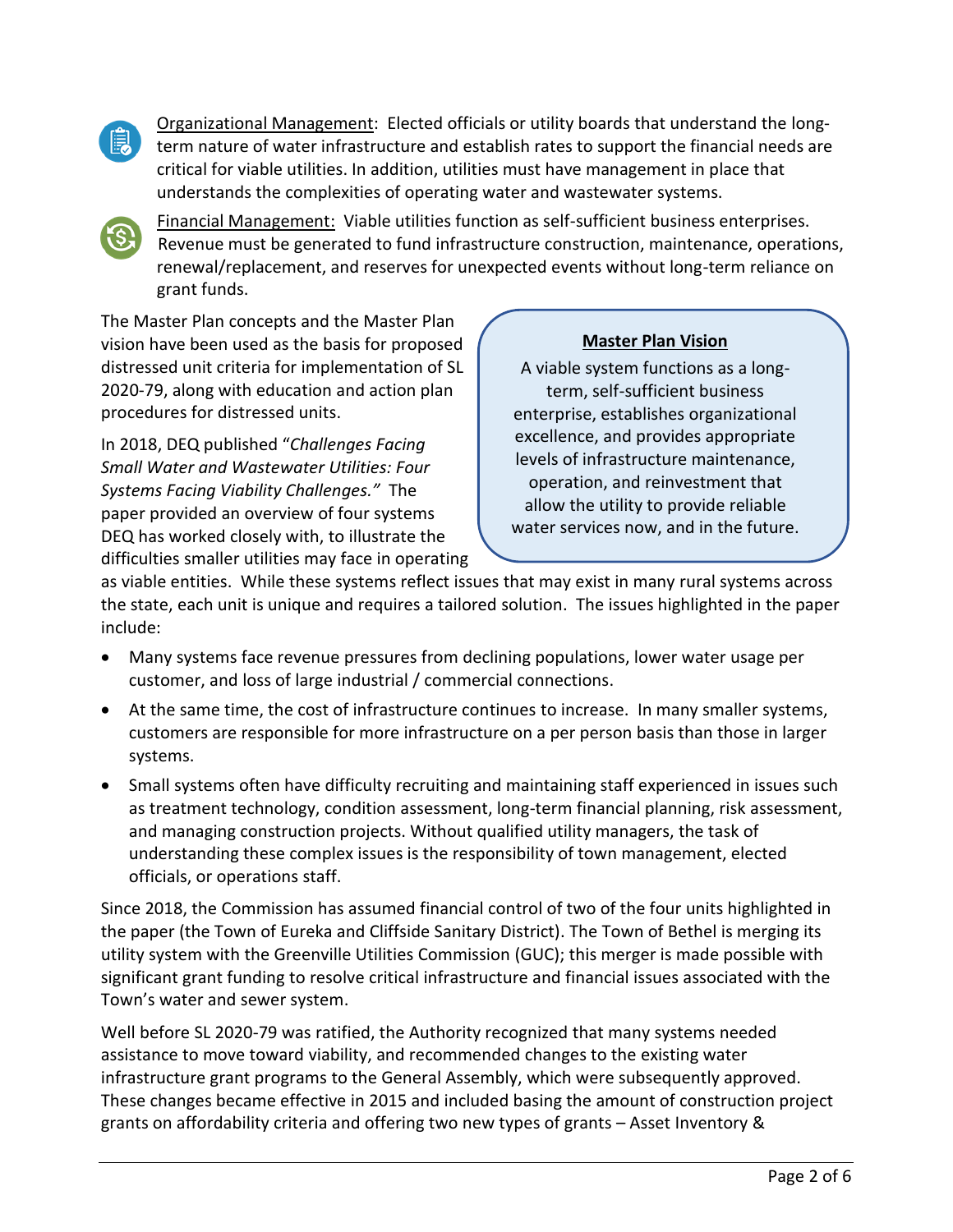Assessment (AIA) grants and Merger/Regionalization Feasibility (MRF) grants. Recently, the Authority has increased the prioritization of projects that establish viable utilities in all funding programs under its purview.

In 2019, through financial support from DEQ, the University of North Carolina Environmental Finance Center (EFC) published two guidance documents for utilities – "*Crafting Interlocal Water and Wastewater Agreements"* and "*Consolidation of Water and Wastewater Systems: Options and Considerations."* These documents are essential resources for communities seeking long-term solutions under SL 2020-79.

# **Preliminary Process to Implement SL 2020-79**

SL 2020-79 authorizes a process aimed at developing permanent solutions for distressed water and/or wastewater utilities and provides for grant funding to accomplish the solutions. The initial appropriation of only \$9 million for the VUR fund supports just the beginning of this process. The Authority has recommended that the General Assembly provide a secure, reliable, on-going, and increased source of funding, which is needed for the long-term success of the new program.

There are three primary elements to implementation:

- 1. Designating distressed units including developing distressed criteria
- 2. Distressed unit requirements
	- a. Education
	- b. Action plans
- 3. Funding for actions

## *Designating Distressed Units Including Developing Distressed Criteria*

The assessment of local government units (units) is provided in § 159G-45. The Authority and Commission are to jointly develop criteria and then, using that criteria, identify units as "distressed." Under § 159G-45.(a) the criteria must include the following:

- (1) Whether the public water or wastewater system serves less than 10,000 customers.
- (2) Whether the public water or wastewater system has an established, operational, and adequately funded program for its repair, maintenance, and management.
- (3) Whether the annual debt service is disproportionate to the public water or wastewater system's annual revenue.
- (4) Whether the local government unit has appropriated funds from its utility or public service enterprise fund in accordance with § 159-13(b)(14) in two or more of the preceding five fiscal years

## **§ 159G-20.(4a)**

**Distressed unit.** – A public water system or wastewater system operated by a local government unit exhibiting signs of failure to identify or address those financial or operating needs necessary to enable that system to become or to remain a local government unit generating sufficient revenues to adequately fund management and operations, personnel, appropriate levels of maintenance, and reinvestment that facilitate the provision of reliable water or wastewater services.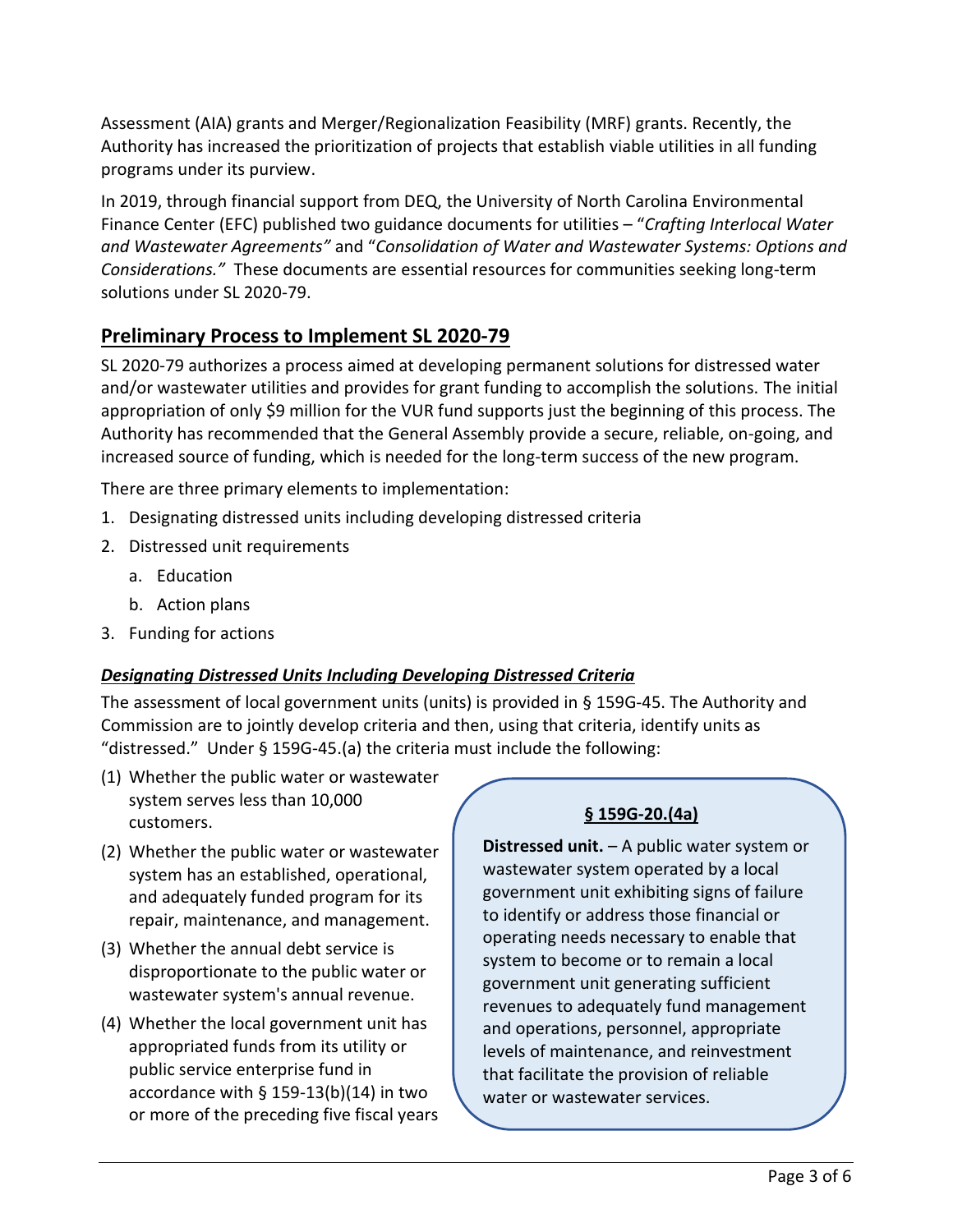without maintaining a reserve fund sufficient to provide for operating expenses, capital outlay, and debt service.

(5) Whether the local government unit has appropriated funds to supplement the operating expenses, capital outlay, or debt service on outstanding utility or enterprise bonds or notes in excess of the user fees collected in two or more of the preceding five fiscal years.

A distressed criteria model is being developed jointly by DEQ and DST staff, which includes the five required criteria and additional criteria needed to better delineate distressed units. The model will be used to determine the specific units that must participate in the educational activities and take certain actions.

The criteria are based on readily available data, and there will be cases where the data do not accurately reflect the system's level of risk. In some cases, a unit may need to be elevated into the distressed category when the data do not reflect actual levels of needed capital investment, operations and maintenance, organizational capacity, etc. In other cases, data may indicate a distressed level but not accurately reflect the actual soundness of the unit (e.g., inaccurate data, changes made in the system not yet reflected in the data, bulk customers, etc.). *Note that a few units are already in such a known critical condition that they may need to be designated as distressed as soon as possible.*

#### *Distressed Unit Requirements*

Once a unit is designated as distressed, § 159G-45.(b) requires certain actions by the unit (and therefore certain actions by DEQ and DST staff). There are two broad categories of actions – education and action plans, which will move forward concurrently; actions in both categories will start with basic requirements and then become more involved depending on the unit's specific situation.

#### Distressed Unit Requirements – Education

Under § 159G-45.(b), distressed units must participate in a training and educational program approved by the Authority and the Commission. Attendance is mandatory for any governing board members and staff whose participation is required by the Authority and Commission. The scope of training and education, and its method of delivery, shall be at the discretion of the Authority and Commission. Education is envisioned to include three aspects:

- 1. **Initial orientation meeting** to discuss why the system is categorized as distressed, utilityspecific data compared to benchmarks, and potential paths forward. In some cases, this may be the only educational requirement depending on long-term plans (e.g., the system may be willing to merge with another already viable utility).
- 2. **One-day overview** of the SL 2020-79 requirements, the need for organizational capacity, infrastructure issues, and the financial aspects of water enterprises. Division staff are already developing this overview program, which is designed to complement items that will need to be addressed by the action plans (e.g., understanding rates, performance measures, etc.).
- 3. **Detailed education requirements** as needed. There could also be requirements for staff of the unit to develop more capacity utilizing formal courses that are already available. For example, if the unit has a need for more financial knowledge, the finance officer may be required to take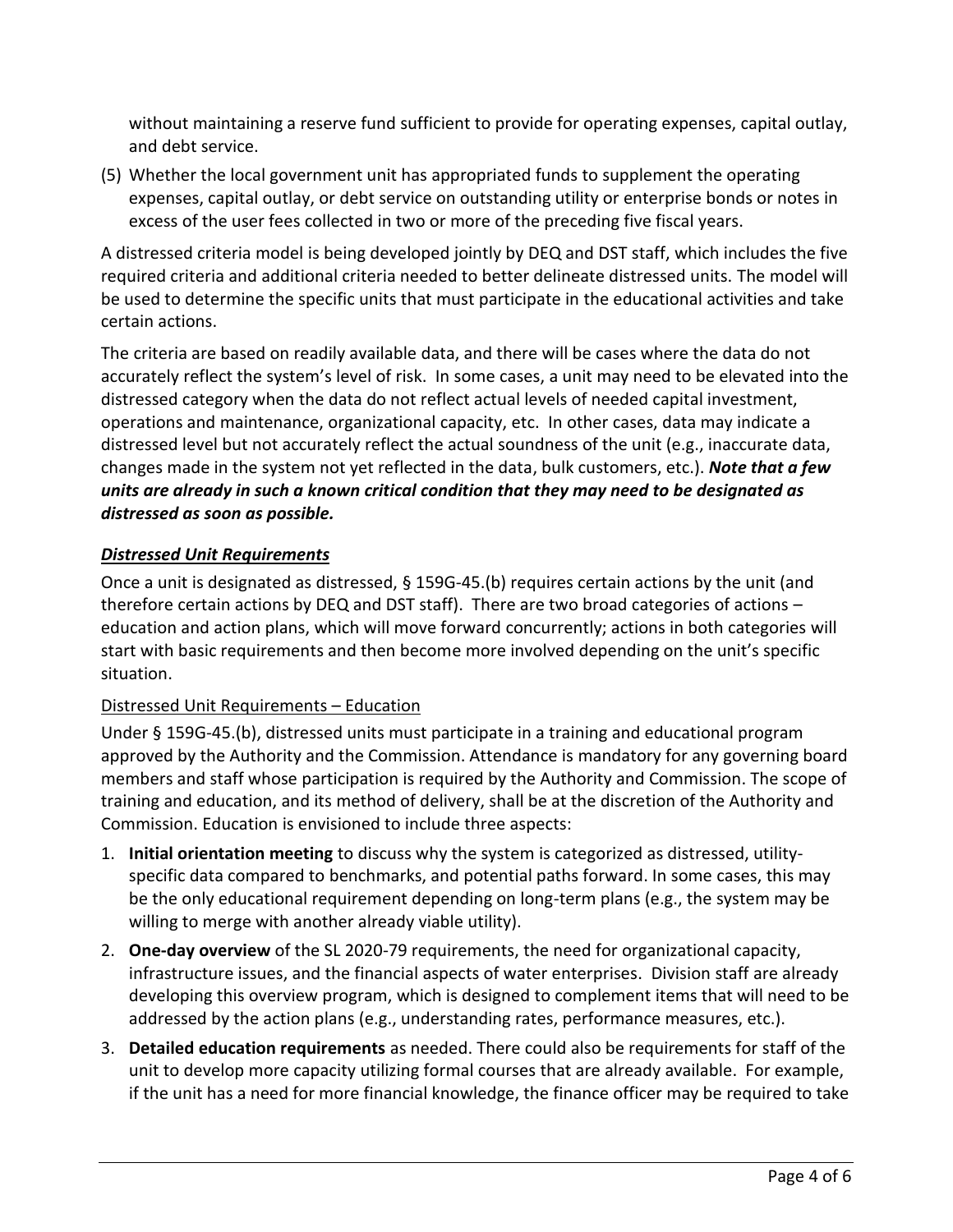a course at a local community college. Or if the unit needs more operations capacity, staff may be required to obtain operator certifications.

#### Distressed Unit Requirements – Action Plans

Under § 159G-45.(b), a unit must conduct certain basic studies and develop both short-term and long-term action plans. The statutes require:

- 1. An **asset assessment and rate study** as directed and approved by the Authority and Commission. DEQ has worked with HDR Engineering to develop specific requirements for asset assessment, including operations and maintenance needs, to ensure consistency and completeness whether the work is contracted by the unit or administered by DEQ or DST. Based on the assessment work, a preliminary rate study can be performed. It may not be possible for the unit to implement rates needed for full sustainability (e.g., the rates may be unaffordably high) and additional rate studies may be needed for alternative solutions such as decentralizing or consolidating with another utility.
- 2. A **short-term plan** for infrastructure repair, maintenance, and management which must be within the ability of the unit to implement with some potential assistance such as immediate funding from the VUR, assistance by technical assistance organizations, etc. The unit may need to implement a short-term rate increase. Additional operations and maintenance activities may be needed, some of which may be beyond the ability of the unit to perform and therefore would need to be outsourced.
- 3. A **long-term infrastructure and financial plan** that ensures the utility will be viable. Long-term solutions may include mergers and regionalization for many systems. If a long-term plan includes consolidation and construction activities, these plans may take several years to implement, allowing time to develop a process to consider and agree on an approach between multiple units, and work through the details of an interlocal agreement or the structure of a new utility once an approach is agreed upon.

## **Town of Bethel Example**

The Town of Bethel is a distressed unit that operates both a water and sewer system. Wastewater is treated by Greenville Utilities Commission (GUC) via an interconnection. In 2017, GUC conducted an assessment, partially funded by a MRF grant from the Authority. This provided enough information to identify some basic construction needs and allowed the two entities to discuss a merger on a more informed basis. In 2020, project funding in the amount of \$4.5 million was awarded which provided assurance that the infrastructure could be brought up to acceptable levels. Merger agreements are now being developed and construction will begin soon after the agreements are in place, estimated to be in 2021.

#### *Funding for Actions*

Once designated as distressed, there are several actions the unit must take. Depending on the unit's financial situation and scope of issues, funding through the VUR may be possible. Some units may have a sufficient customer base combined with rate increases to pay for the needed